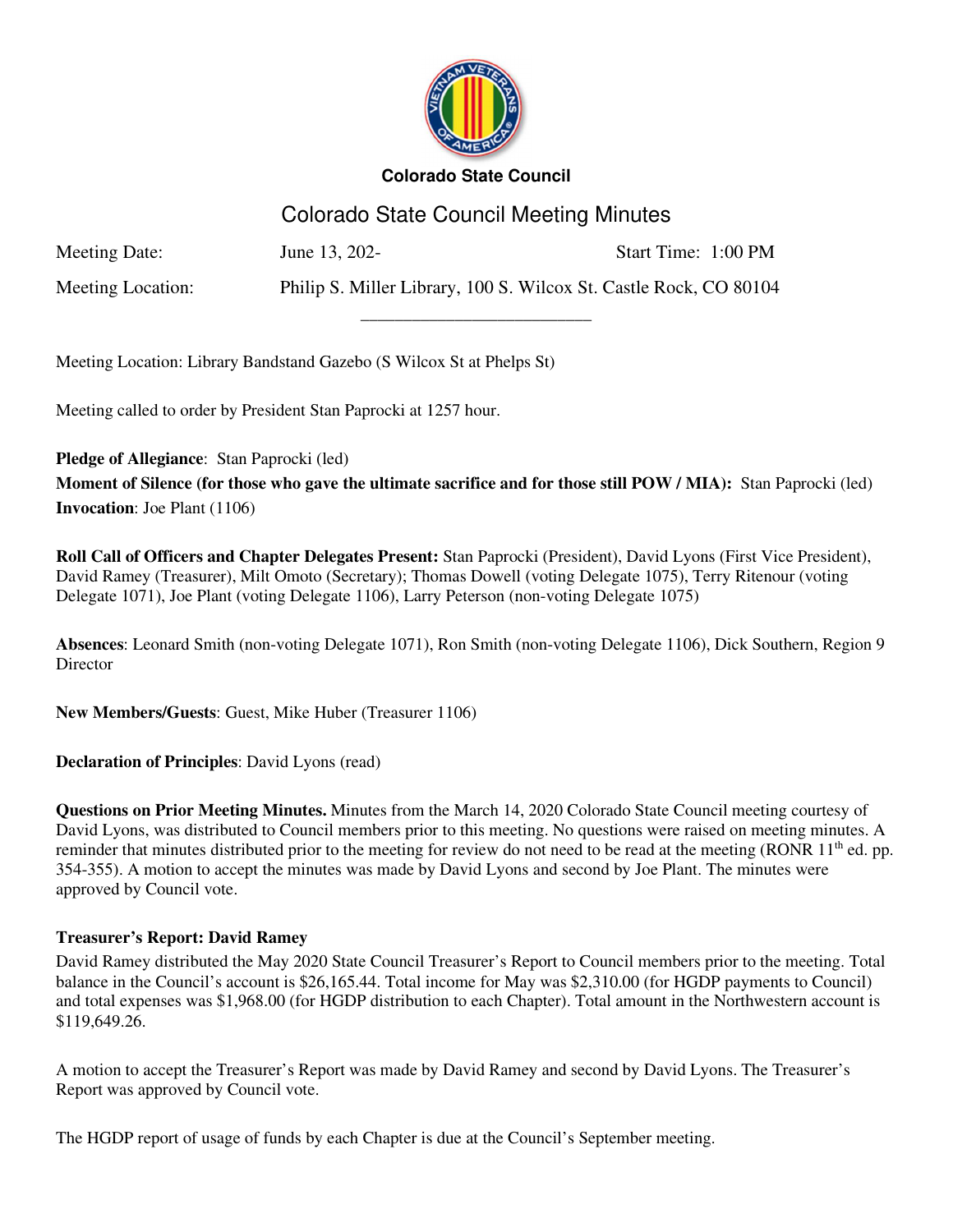### **Expenses Against the Council: David Ramey**

Expenses Against Council include monthly HGDP distribution payments to Chapters (please see the State Council Treasure's Report for May 2020 for details).

An outstanding payment due of \$286 (2-years of service) for the State Council website requires payment. The web firm will not accept a check, only payment by credit card. Joe Plant agreed to use his credit card for payment. He was reimbursed by the Council. It was agreed that the State Council website is important to keep and maintain as that is how James Drelling was able to locate and contact us, resulting in the significant grant received.

Today's Council lunch was \$200 (for 9 people).

A check for \$500 and letter will be sent to the Veterans Community Living Center in Rifle by David Ramey. This is the Council's quarterly allocation to each of the Veteran Community Living Centers in Colorado.

**Reading of Communications**. David Ramey stated that he received a thank you letter from the Puerto Rico State Council for our donation of \$3,000 to assist after the hurricane Dorian. He also received a thank you letter from the Florence Veterans home for the Council's annual donation.

Milt Omoto read the letter from Joe Sternburg regarding a donation request for a burial plot in the Pueblo area requested by a Jennifer Montoya. The request was forwarded to John Saenz, Commander of the Pueblo Veterans Ritual Team by David Ramey.

### **Member Sickness and Distress**

Chapter 1071: John Altfeltis is receiving treatment for prostate cancer. He was presented with a Plaque of Appreciation for his many years of service to the Chapter as Chaplain. Leonard Smith is scheduled for back surgery on June 25th. One member passed in April from Agent Orange induced illness.

Chapter 1075: A Chapter member's sister passed as a result of CONID-19 illness.

Chapter 1106: John McMaster is in hospice care and not expected to last much longer. Prayers for him and his family are requested. He served as a helicopter pilot in Viet Nam and was shot down. He has been in a wheelchair since. Sonny Gorsuch is scheduled for brain surgery on the 15<sup>th</sup>. Don McNeely is recovering from COVID-19. He was hospitalized and is now at home recovering.

# **Chapter Activity Reports**

- Chapter 1071 (Terry Ritenour, Chapter Board Member)
	- Chapter membership is at 209 regular and 35 AVVA for a total of 244; the Chapter's website had 1022 visits
	- The Chapter is conducting ZOOM board meetings during this pandemic
	- The Chapter will hold elections at their July membership meeting
	- The Chapter contributed a total of \$10,000 to various organizations
	- The Honors Burial program continues; the Chapter recently received 382 names from Fairmont Cemetery for research and qualification for honors burial
	- Chapter Board members have been contacting Chapter members monthly on buddy checks to see how members are doing and if any have any support needs that the Chapter can provide
- Chapter 1075 (Thomas Dowell, Chapter President)
	- Tom has been providing monthly updates to Chapter members to keep them informed
	- The Chapter meets at a local fire station and they can continue to meet there for the next several years, once it is safe to do so; currently they are planning to meet for their July  $25<sup>th</sup>$  regular meeting
	- The Fourth of July Parade in Monument is cancelled for 2020; this is a large parade with huge attendance
	- The awards banquet for the prison ministry in Canon City is cancelled for the year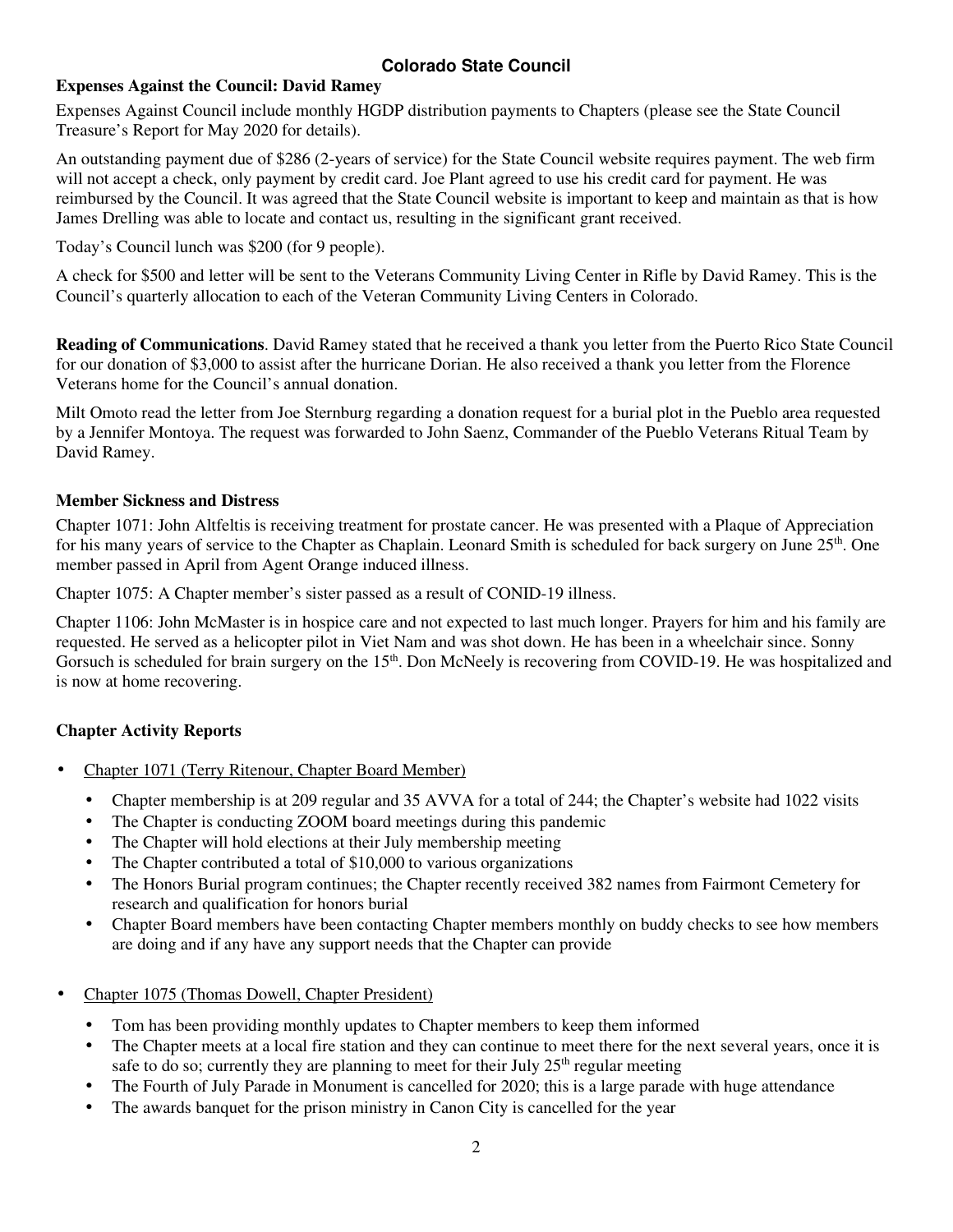- The War Dog celebration event scheduled for July  $12<sup>th</sup>$  is cancelled; postponed to September  $12<sup>th</sup>$  The Chapter participates in this event
- The Colorado Springs Standoff (scheduled for October 12<sup>th</sup>) for 2020 is cancelled and postponed to 2021
- The Chapter selected two students to receive scholarships
- Tom identified three hotels in Colorado Springs that will provide a room for a veteran and family for \$45/night
- Tom has been working with a local Church that will provide \$500 to \$700 grants to assist veterans; this applies to any era veteran in need; Application can be every 90-days; the Chapter will submit the application to the Church; this is effective August  $1<sup>st</sup>$
- The Chapter's Chaplain participates in prison ministry of veterans in Canon City; there are 5 to 6 prisons that he visits
- Chapter 1106 (David Lyons, Chapter Vice President)
	- Chapter membership is at 153 members and 38 Associate members for a total of 191
	- The Fourth of July parade that the Chapter historically participates in is cancelled for 2020
	- May Poppy Drive fund raisers were cancelled
	- The Chapter's June motorcycle fundraiser is cancelled
	- The Chapter received 61 scholarship applications and have identified 11 finalists selected for interviews; the Chapter will be awarding six \$2,000 scholarships
	- The Chapter conducted a successful ZOOM membership meeting for June, with 53 members participating
	- Chapter Board members conduct monthly buddy checks of members to see how each are doing and if any have needs
	- Joe Plant announced that the Chapter continues to be active with their veteran's emergency program, assisting veterans in need of support; two veterans were assisted during the March/April/May period, and 4 to 5 are being assisted this month
	- The Chapter has ten (10) power chairs, wheelchairs, walkers and other medical assist equipment for veterans in need; the Chapter also has two power chair lifts that can be installed on vans; these equipment are available and Chapters should actively seek out those veterans who can utilize them; contact David Lyons or Joe Plant

# **Unfinished Business**

- David Ramey reported that the Council's tax return preparation cost \$425 that he paid; David put fourth a motion to be reimbursed for this amount; the motion was second by David Lyons and approved by the Council
- There is no new status on activity to study the future direction of the State Council or the three CO Chapters;
- David Ramey reported that he has received the first of three membership checks; each Chapter should also have received the first check
- Stan reported that the next VVA Board of Director's meeting will be virtual, but so far State Council Presidents have not been invited
- The Veterans magazine will no longer be produced in hard copy, electronic only; this may be a problem for some members who do not own or have access to a computer

### **New Business**

- The HGDP program for Colorado has resumed and people can call to schedule pickup of household goods and clothing
- Tom Dowell stated that he gets calls regarding household goods pickup questions; those interested in having a pickup scheduled should call or go online to their website
- A discussion was held whether the Council should donate to the Rocky Mountain Fisher House as a possible future donation organization; the organization provides temporary housing for out-of-town veteran's family members while the veterans is hospitalized; they apparently have a good source of donation sources; the Council agreed to table this issue for now until we learn more about this orgaization